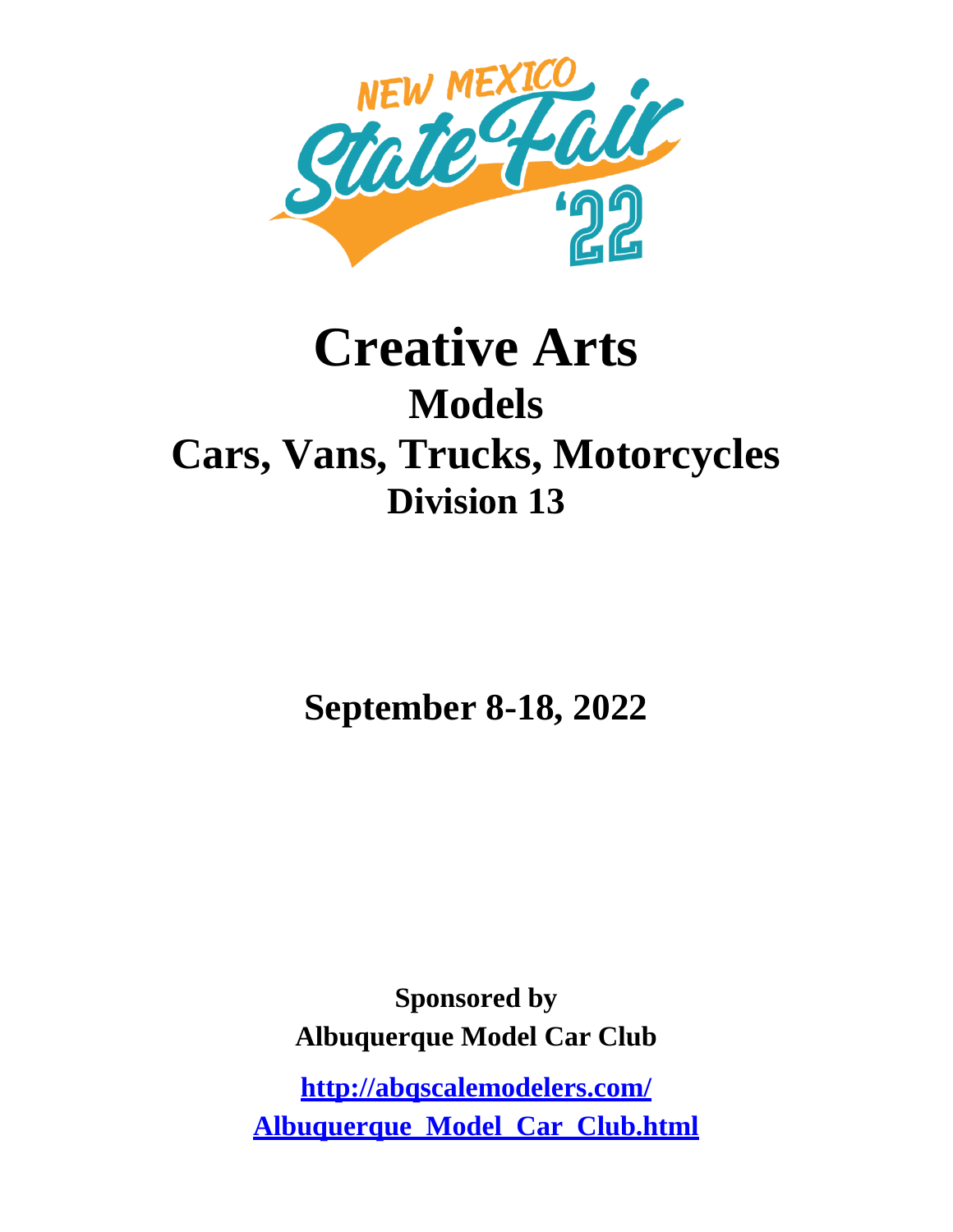### **Entry Dates**

**FRIDAY, AUGUST 26, 2022 9:00 AM to 5:00 PM SATURDAY, AUGUST 27, 2022 9:00 AM to 5:00 PM**

### **Entry Fee: \$5.00 Special Rules**

- 1. The exhibitor must construct all models
- 2. Entries must never have been entered in a previous New Mexico State Fair
- 3. Entries will be entered in specific class; otherwise model will be entered in the miscellaneous class
- 4. One entry per exhibitor per class
- 5. Classification and acceptance of entries will be at the discretion of officials
- 6. The judges will determine qualification or disqualification of any entry in question
- 7. Judges may reclassify entries if needed
- 8. Entry tags will not be tied to item
- 9. Models and diorama bases shall not exceed 15"x 20" or 300 sq. inches
- 10. Space for large models is very limited. Display of large models will be at the discretion of officials
- 11. All ribbon winners will be displayed
- 12. Non-ribbon exhibits will be displayed only if space permits
- 13. Quality is emphasized and entries are judged by means, which recognize workmanship, scale authenticity, finish and presentation

### **Models Sections 465-470**

| Section 465 Youth                        | 11 years and under           |
|------------------------------------------|------------------------------|
| Section 466 Senior Youth                 | 12-17 years of age           |
| Section 467 Senior Youth w/Special Needs | 12-17 years of age           |
| Section 468 Adult w/Special Needs        | 18 years and over            |
| Section 469 Adult                        | 18 years and over            |
| Section 470 Professional                 | More than 5 years experience |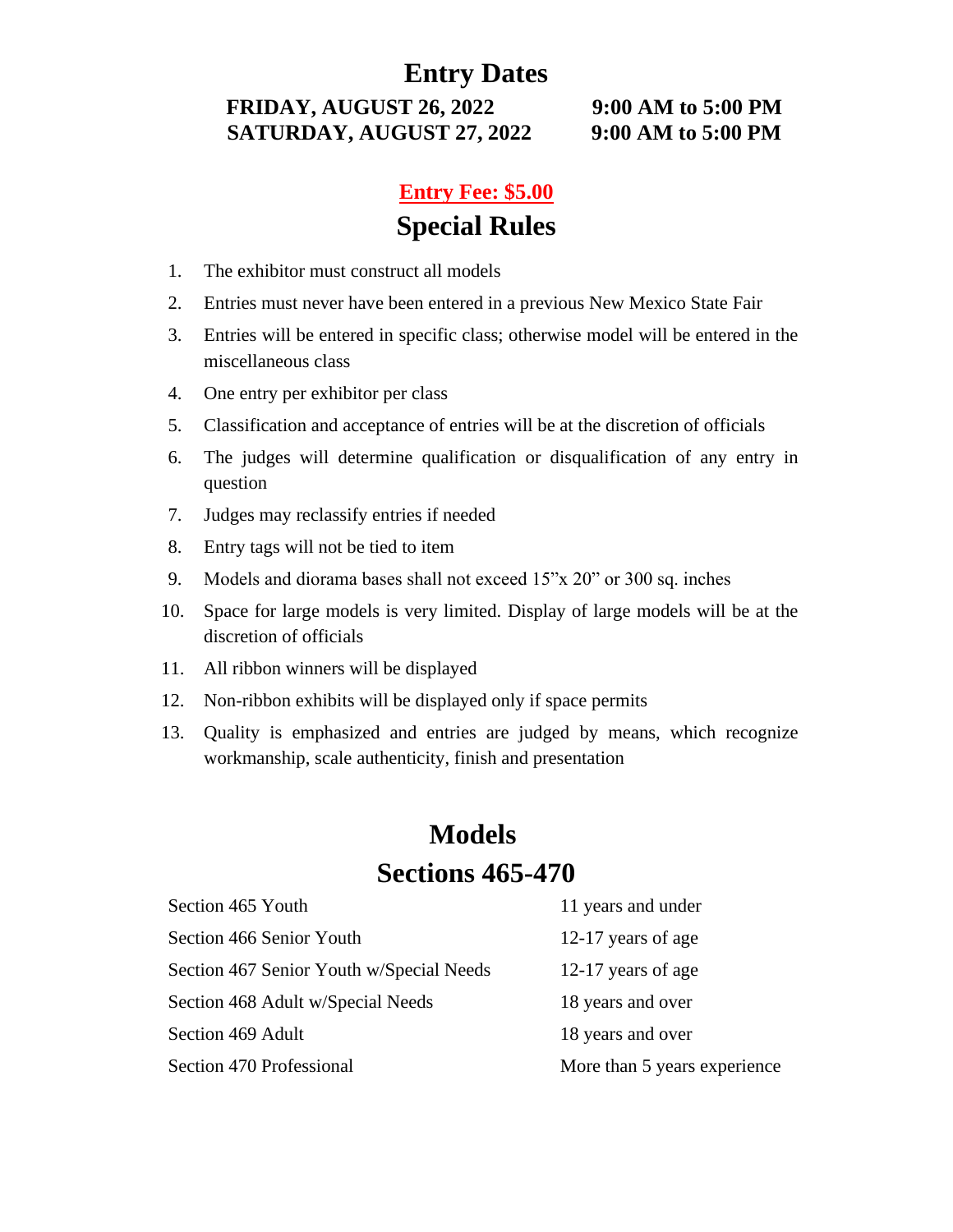## **Section 465 - Youth Classes 1-13**

Each Section will Compete in the Following Classes:

- 1. Commercial Heavy Light
- 2. Competition Open wheel Closed wheel, excluding drag
- 3. Die-Cast Modified
- 4. Die-Cast Stock
- 5. Drag
- 6. Lowrider/Custom Custom style car/truck utilizing low profile treaded tires
- 7. Miscellaneous Any vehicle that cannot be placed in any of the other classes
- 8. Motorcycle
- 9. Pinewood Derby Modified Any type of vehicle is permitted that has been custom made. Carved from stock material or Boy Scout authorized racing Pinewood Derby vehicles.
- 10. Pinewood Derby Stock Model built straight from kit Boy Scout authorized or over the counter. No additional detailing – carving- except for paint. Instructions for Pinewood Derby entry preferred.
- 11. Stock Box, Factory, Foreign-Exotic, Muscle Car
- 12. Street Machine Street Rod Pro Street
- 13. Tuner-Euro Can be cars or trucks built for street performance. Wings, air dams, ground effects, nitrous, etc. Special paints, graphics allowed. Can be American or Foreign made. Fitting with the "Fast & Furious" car culture

### **Section 466 – Senior Youth**

### **Classes 14-29**

Each Section will Compete in the Following Classes

- 14. Commercial Heavy Light
- 15. Competition Open wheel Closed wheel, excluding drag
- 16. Die-Cast Modified
- 17. Die-Cast Stock
- 18. Diorama
- 19. Drag
- 20. Lowrider Car
- 21. Lowrider Truck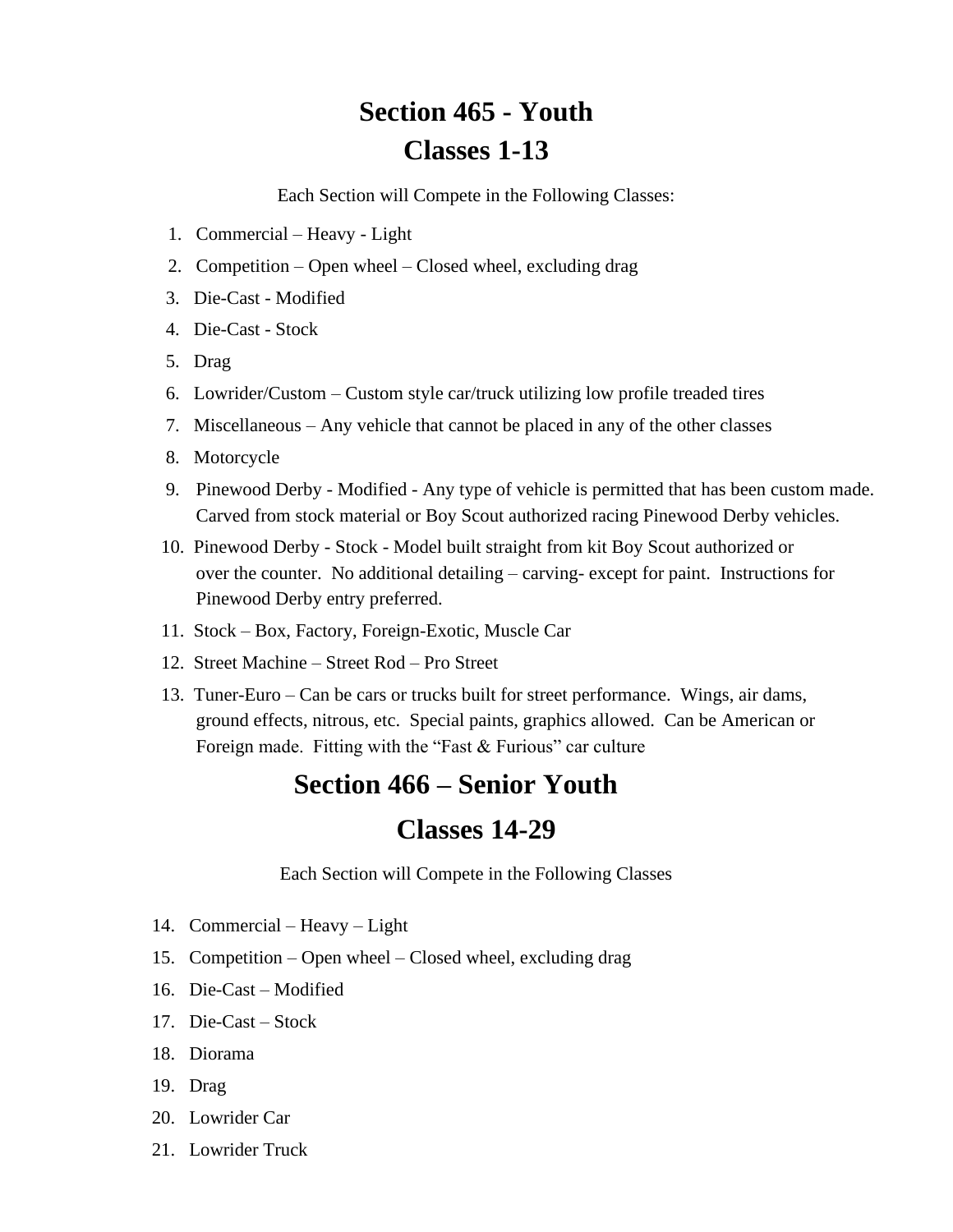- 22. Miscellaneous Any vehicle that cannot be placed in any of the other classes
- 23. Motorcycle
- 24. Pinewood Derby Modified Any type of vehicle is permitted that has been custom made. Carved from stock material or Boy Scout authorized racing Pinewood Derby vehicles.
- 25. Pinewood Derby Stock Model built straight from kit Boy Scout authorized or over the counter. No additional detailing – carving – except for paint. Instructions for Pinewood Derby entry preferred.
- 26. Small Scale
- 27. Stock Box, Factory, Foreign-Exotic, Muscle Car
- 28. Street Machine Street Rod Pro Street
- 29. Tuner-Euro

## **Section 467 – Senior Youth w/Special Needs Classes 30-31**

- 30. Any Model Car
- 31. Any Model Truck

## **Section 468 – Adults w/Special Needs Classes 32-33**

- 32. Any Model Car
- 33. Any Model Truck

## **Section 469-470 – Adult/Professional Classes 34-62**

### Each Section will Compete in the Following Classes

- 34. 4x4 Front or rear axle drive vehicles, includes Monster trucks
- 35. Big Scale Any car or truck larger than 1/20 scale
- 36. Box Stock Model built straight from the box. No additional detail except for paint and foil. Use of putty to fill in manufacturing flaws such as seams and sink marks permitted. Instructions for model preferred.
- 37. Competition Closed Wheel NASCAR, GTO, GTU, ASA, etc.
- 38. Competition Open Wheel No fenders, any body style, any engine Indy Cars, Sprint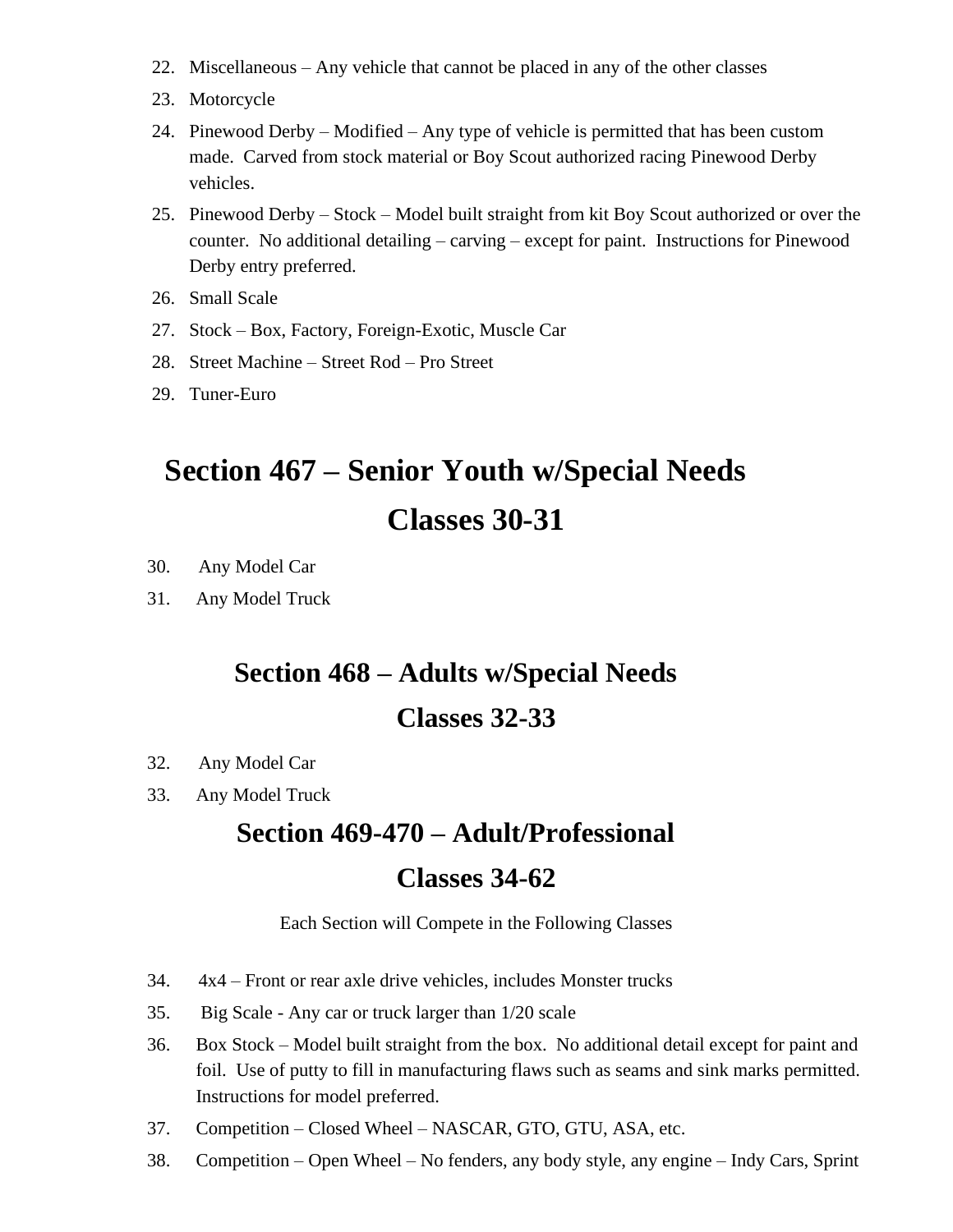- 39. Custom Any body style, any major body modifications, treaded tires, exhaust system with mufflers, any engine
- 40. Die Cast Modified any type of vehicle is permitted stock, race, custom, trucks, motorcycles, etc. All scales are accepted. Vehicles in this class must be modified from their original appearance. Engine wiring, customizing – chopping, channeling, super detailing, repainting, are encouraged in this class. Pre-built and pre-assembled vehicles are allowed in this class – Danbury Mint, Franklin Mint, Ertl, etc. Entrants should show what vehicle looked like before modifying – box art, advertisement, brochure, etc. A 3"x5" card on modifications done is encouraged
- 41. Die Cast Stock Any type of vehicle is permitted stock, racing, custom, truck, motorcycle. Vehicle must be built from a kit. No pre-assembled vehicles such as Danbury Mint, Franklin Mint, Ertl, etc. are allowed. Repainting, bare metal, foil and different decals are allowed. Entrants must supply the instruction sheet with their model to verify being from a kit
- 42. Diorama Must be auto/truck/motorcycle related and be built solely by the entrant. Maximum size of diorama should not exceed 15" x 20" or 300 square inches. **Note**: height of diorama should **not** exceed 12". Must be able to fit in glass display cases. Items on diorama will not be touched by judges. Entries will be judged on scale, accuracy, basic modeling skills, and uniqueness. Aftermarket components available to the public can be used. Example: photo etched parts, resin, machined parts, decals, etc.
- 43. Drag Slicks, roll bar or cage, any engine, seat belts or harness, fire extinguisher, open or closed exhaust, any body style
- 44. Factory Stock Car is as sold from the manufacturer replicating showroom condition
- 45. Foreign-Exotic Car made outside the USA or not commonly seen on street
- 46. Heavy Commercial Factory stock or job specific truck, van or bus with a 10,000 lb. minimum gross vehicle weight. Intended for commercial use – example: 18 wheelers, tractors, fire equipment
- 47. Light Commercial Delivery, pickups, etc. Used for business business name must be on vehicle – includes light emergency vehicles – police, ambulance and light wrecker
- 48. Lowrider Car Custom style car utilizing low profile treaded tires
- 49. Lowrider Truck Custom style truck utilizing low profile treaded tires
- 50. Miscellaneous Any vehicle that cannot be placed in any other classes
- 51. Motorcycle Any scale or style motorcycle is allowed. This includes Stock production, Customs, Racing, Drag, Dirt, etc. Trikes and bicycles are also allowed. No pre-builts, must be made from a kit
- 52. Muscle Car Recognized super car, must be built factory or showroom stock. No modifications
- 53. Pickups/Vans Pickups with some sort of bed include stake bed. Vans are post '61 body style, stock or custom